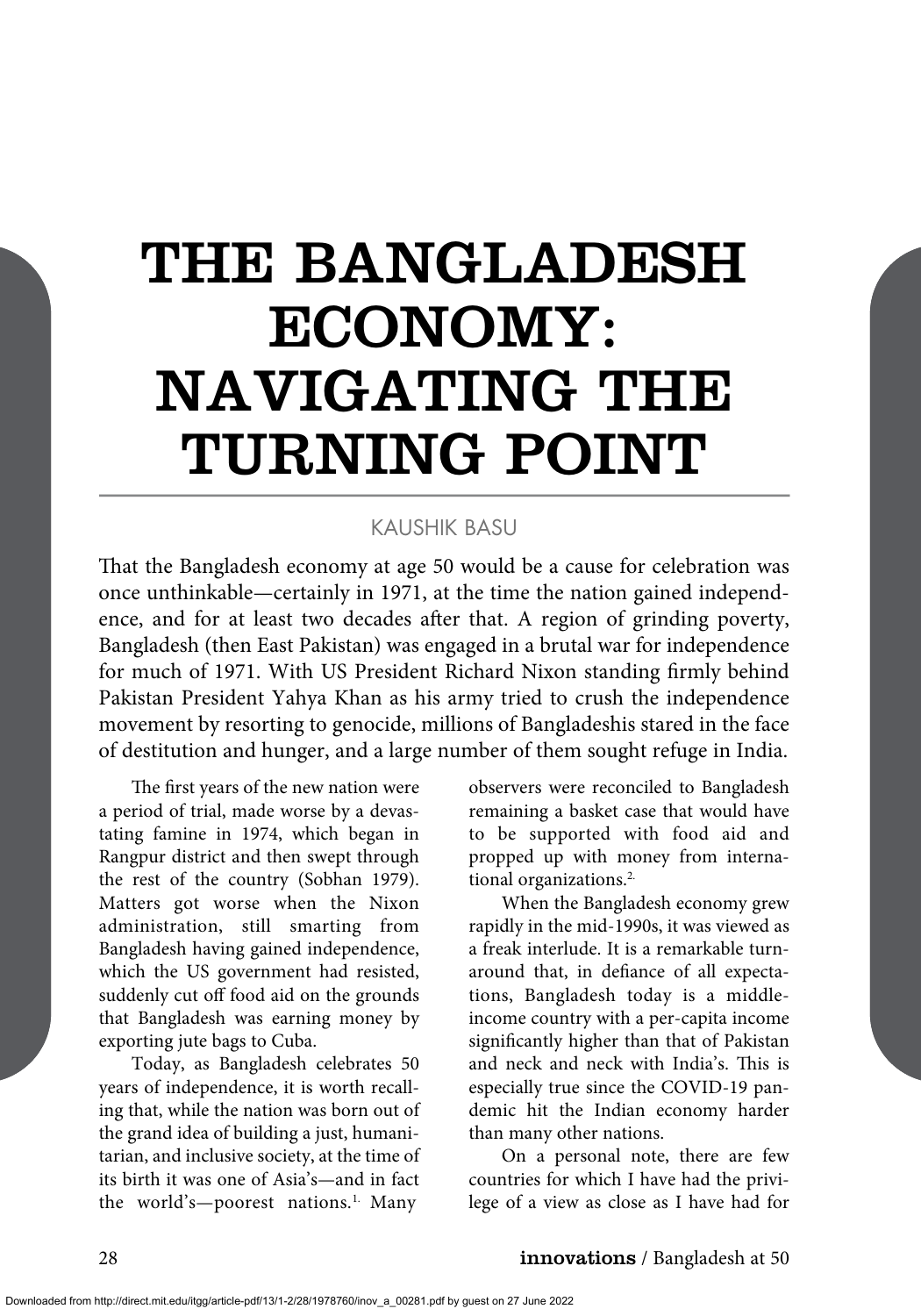Bangladesh since its birth. It began in 1971, when I was a college student in Delhi and volunteered to work with the refugees flowing into West Bengal, and continued when I was working at the World Bank in 2015, at which time our cross-country data showed that Bangladesh had graduated unequivocally from a low-income to a lower-middleincome country.

It is worth adding that, in terms of standard of living indicators such as life expectancy and literacy, Bangladesh, akin to what was earlier seen in Sri Lanka and Kerala, has done better than its per-capita GDP level would indicate. The average life expectancy at birth in Bangladesh is 73 years, higher than in both India (70 years) and Pakistan (68 years). In terms of adult literacy, Bangladesh, at 73.9%, is well ahead of Pakistan's 59.1% and close to India's 74.4%.

All this was topped off in 2020, when Bangladesh had a growth rate of 3.8% and stood in fifth place among the 194 nations in terms of GDP growth, as computed by the International Monetary Fund—all achieved during a year when the world was mired in the COVID-19 pandemic. This was a little bit of a silver lining for the nation amidst the gloom.

However, all this good news is no guarantee of sustained development. World history is replete with examples of nations that took off economically, only to turn around and slow down; of middle-income traps; and of failing while on the brink of success. Despite the country's successes, a large segment of the Bangladesh population still is living below the extreme poverty line of US\$1.90 per day, inequality is rising, and the country's future trajectory has many uncertainties. One major uncertainty is climate change and the resultant rising sea levels that pose significant dangers, and political instability could reemerge and disrupt economic progress.

This short article has three tasks: first, to assess Bangladesh's economy and how it got to this remarkable stage, proving all skeptics wrong; second, to peer into the future and comment on the challenges Bangladesh is likely to face; and third, to offer a few suggestions for how it should navigate the post-pandemic global economy.

### THE DRIVERS BEHIND THE RISE OF THE BANGLADESH ECONOMY

The trajectory of the Bangladesh economy is captured well in Table 1 and Figure 1. Both show the path of the country's per-capita income over time,

#### ABOUT THE AUTHOR

**Kaushik Basu** is Professor of Economics and the Carl Marks Professor at Cornell University. From 2012 to 2016 he was the Chief Economist of the World Bank. Educated at St. Stephen's College, Delhi, and the London School of Economics, Basu has published extensively in development economics, game theory, welfare economics, and industrial organization. His most recent book, *The Republic of Beliefs: A New Approach to Law and Economics,* was published by Princeton University Press in 2018.

© 2021 Kaushik Basu

innovations / volume 13, number 1/2 29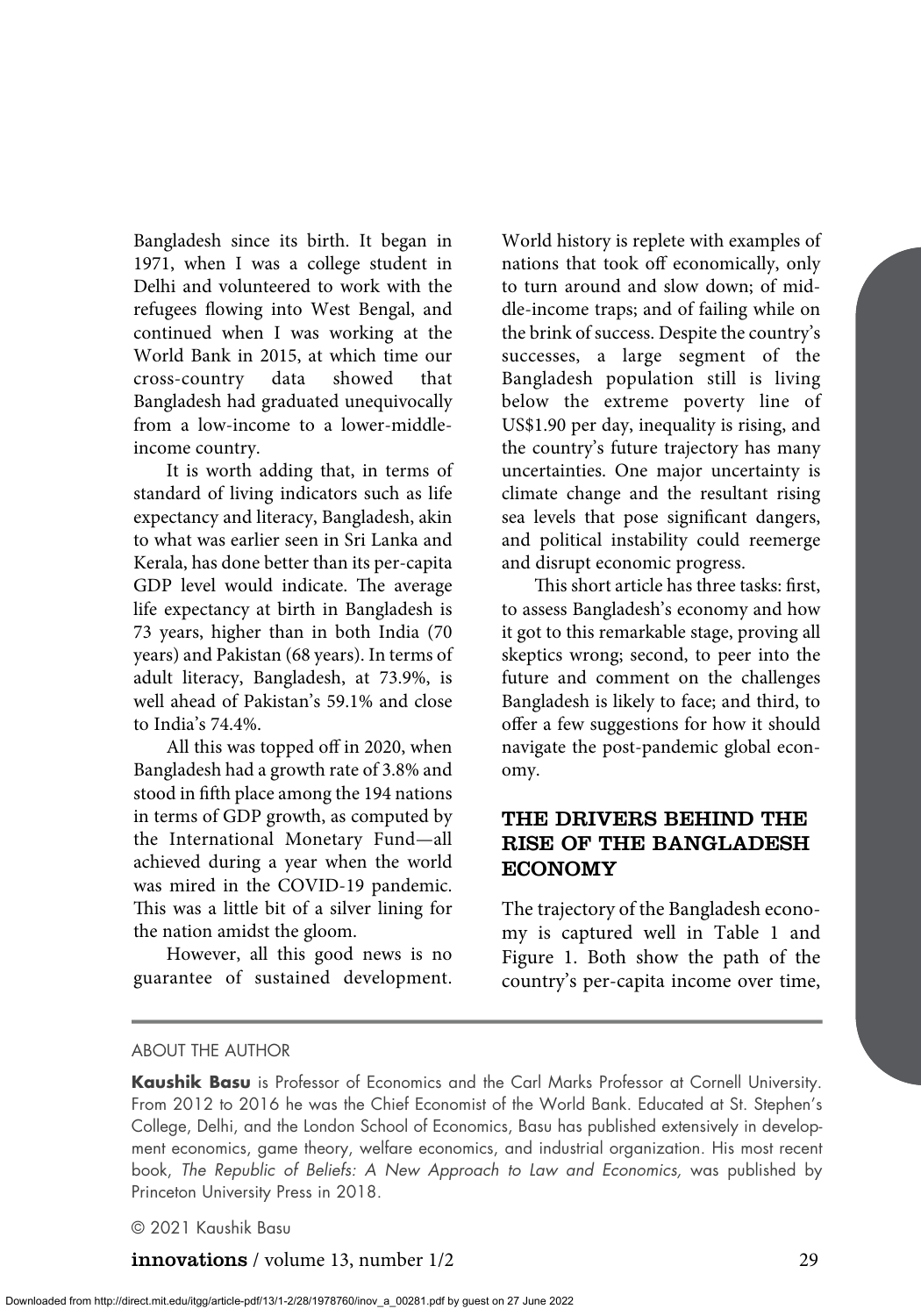| Year | GDP per capita, \$ |
|------|--------------------|
| 1971 | 133.6              |
| 1976 | 141.2              |
| 1979 | 200.1              |
| 1990 | 306.3              |
| 1996 | 394.7              |
| 2001 | 415.0              |
| 2006 | 509.6              |
| 2014 | 1119.0             |
| 2020 | 1968.8             |

**Table 1.** Bangladesh's Per-Capita GDP in Current US\$, Select Years *Source:* The World Bank

as measured in current US dollars. Table 1 shows the data for select years, which were chosen for reasons that will be explained below. The figure completes the picture by showing the country's full economic trajectory from 1960 to 2020.

Clearly, independence was good for the Bangladesh economy. In the decade preceding independence in 1971, the region was abysmally poor, with shockingly low per-capita income and hardly any sign of improvement. In 1962, the per-capita income was US\$100.10; at the time of independence, it was US\$133.60. The figure depicts the four or five years of turmoil that occurred after Bangladesh gained independence from Pakistan, and the table shows that, by 1976, per-capita GDP had inched up to US\$141.20. It crossed the US\$200 mark for the first time in 1979. After that, growth was steady but slow, and the US\$300 mark was breeched for the first time in 1990.

The global slowdown triggered by the Gulf War made Bangladesh's per-capita GDP dip briefly below the US\$300 mark in 1991, but by 2001 it had crossed the US\$400 mark. It is arguable that the half decade preceding this, roughly 1996 to 2000, were the incubation years for Bangladesh. On the surface, little happened. Per-capita income was rising, but slowly. The nation faced foreign exchange shortages but was able to work around them. Poverty was declining only gradually; the percentage of the population living below the poverty line fell from 46% in 1995 to 44% in 2000 (Sen 2003). But, a lot was happening beneath the surface that would yield results over the next two decades. Bangladesh's telecom sector was putting down roots. The manufacturing sector was gathering strength and, interestingly, was playing a role in women's empowerment. By 2001, garment exports reached US\$3.1 billion, 52% of the country's exports; more importantly, 1.5 million people were working in this sector, a majority of them women (Hossain, Kabir, and Latifee 2019). There also was a sharp increase in the production of a high-yielding variety of rice (Sen 2003).

These were critical long-term drivers, although not much happened immediately after that period. Initially there was a slow economic pick-up. Then, in the middle of the first decade of the 21st century, real change began. By 2006, the benefits of the incubation years were clearly visible. In the following years, up till 2020, the Bangladesh economy experienced what may be described as a 15-year gallop. Percapita income crossed the US\$500 mark for the first time in 2006, and Bangladesh grew faster economically than the much richer Pakistan. This initially was treated as an aberration, but Bangladesh has outpaced Pakistan every year since then.

In 2014, Bangladesh had a per-capita income of US\$1,119 and it soon overtook Pakistan.3. Today its per-capita GDP

#### 30 **innovations** / Bangladesh at 50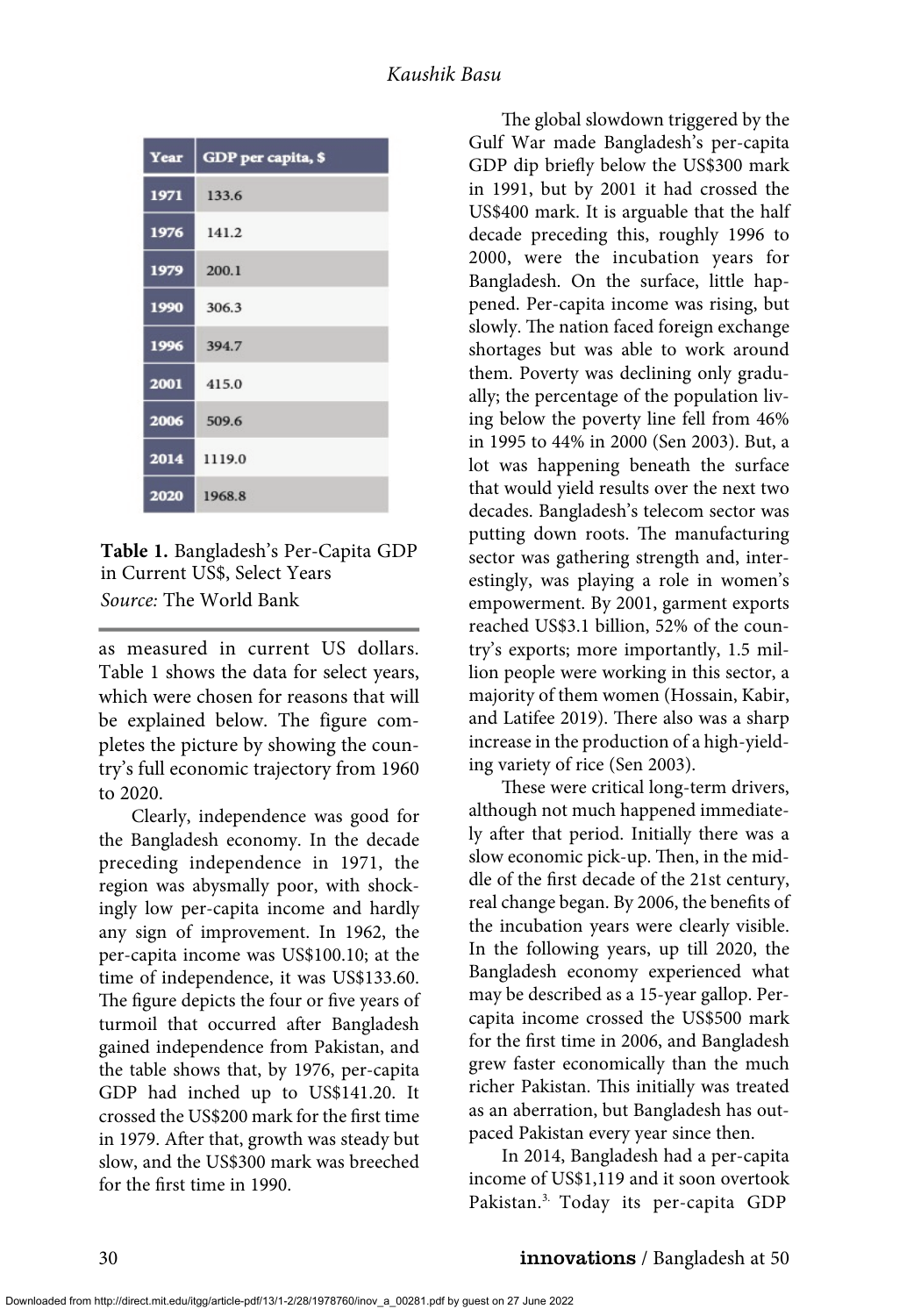

**Figure 1**. Bangladesh's Growth Trajectory, 1960 to 2020 *Source:* The World Bank

closely rivals India's and significantly exceeds Pakistan's. Bangladesh hit the headlines in early 2021 when, according to World Bank data, Bangladesh's 2020 per-capita GDP was reported to have overtaken India's by US\$68.8. It is arguable that this is an aberration because 2020 was a dismal year for India, whose economic growth plunged in ways seen in only a few countries and is expected to pick up again in the near future.

Bangladesh's growth slowed in 2020, which was in keeping with what happened the world over as the COVID-19 pandemic caused a global recession. In fact, as pointed out above, in comparative terms, Bangladesh has done extremely well.

This was a brief history of the Bangladesh economy. The country is now a leading global exporter of ready-made garments, and other sectors are taking off too, such as Bangladesh's pharmaceutical industry. With 300 pharmaceutical companies, several of them doing research, the nation now produces 97% of its

domestic demand and is beginning to export pharmaceutical products to other nations.

What are the drivers behind the remarkable performance of the Bangladesh economy? As with all countries, the rise of Bangladesh is a story of both deliberate intervention and chance. Let me begin with an important noneconomic driver of economic progress, which was an unexpected byproduct of progressive social experiments in Bangladesh.

The country owes a large part of its success to progressive nongovernmental organizations (NGOs). Bangladesh has long been a veritable hub of NGO experimentation, in many ways due to a partnership with the government, which had the foresight to create a space where these NGOs could experiment and flourish. One particular intervention that emerged from this brew and played a larger role than anyone expected was the early effort to distribute microfinance credit. This was mainly done with senior female house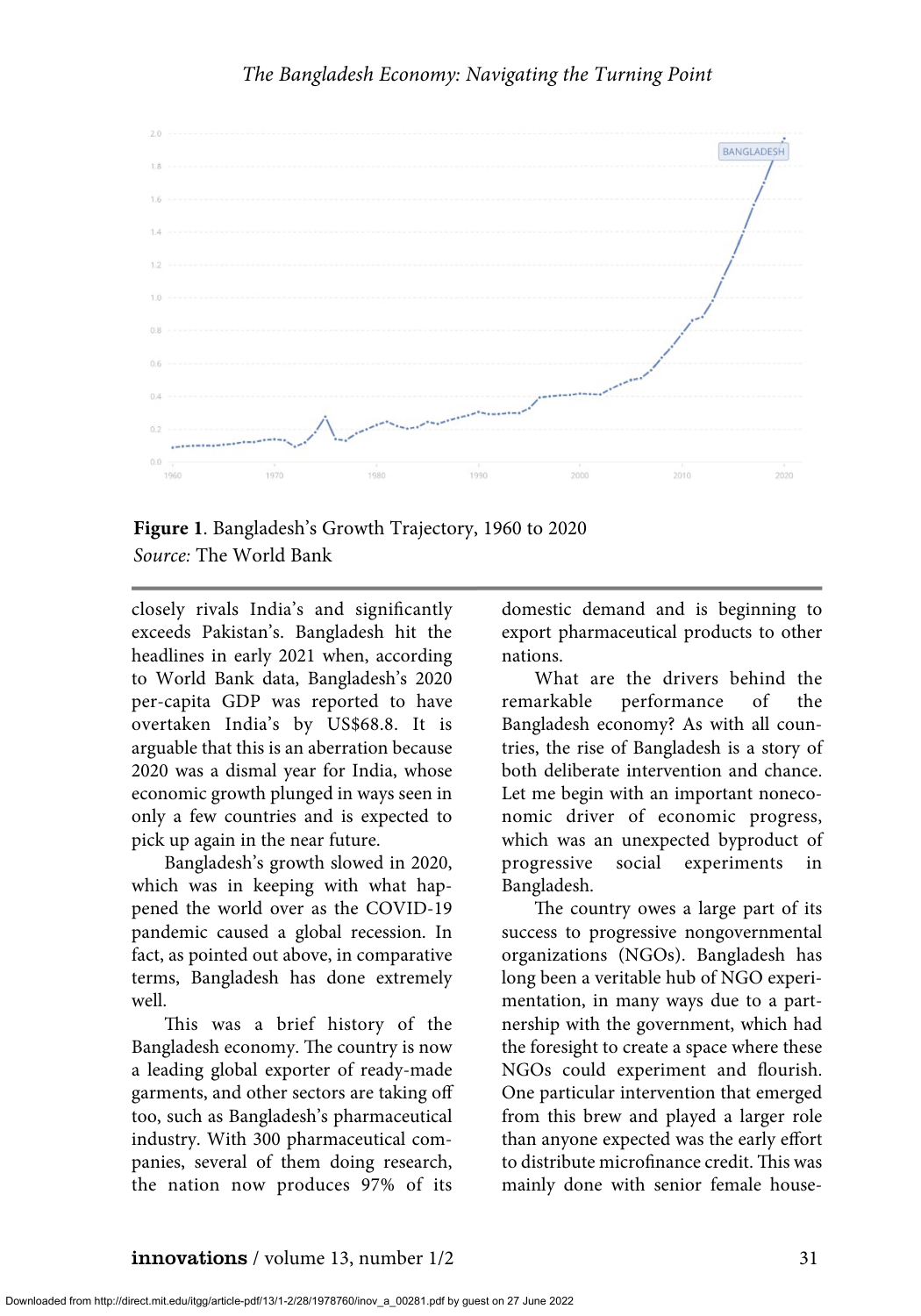hold members, in contrast to the traditional practice in most developing countries of lending mainly to the male heads of household. I argued in Basu (2006) that giving money to women was hugely empowering and gave them a greater voice in the home, which in turn helped direct a greater share of household spending toward child welfare.

There is evidence from around the world that, in two households with the same income, those where a larger share of the income comes from the wife rather than the husband will spend more to ensure the well-being of the children in the household.4. This has translated into better nutrition, higher rates of female literacy, and, ultimately, higher productivity. NGO activism in Bangladesh contributed to this in a big way. As Rahman (2010) noted, Bangladesh's NGOs and microfinance institutions

brought about a major breakthrough in reaching out to the rural poor . . . Their programs were designed with some degree of gender bias favoring women, in the presumption that women's enhanced financial standing and stature in the traditionally maledominated families will lead to better upbringing and education . .

. [for] their children.5.

It also can be shown that educating one person in a household can increase the productivity of the entire household (Basu, Narayan, and Ravallion 2001). These drivers, along with a high level of female labor participation in the garment and leather goods sectors, have made women's empowerment a key to development in Bangladesh. Furthermore, increased female participation in the labor force pretty much across the economy has been a striking feature of Bangladesh, and it seems have gone handin-hand with the higher GDP growth (Rahman and Islam 2013).

The large and progressive NGO sector in the country also worked with a cooperative government sector to push other kinds of social development, whether by fostering schooling especially for girls, or by facilitating large-scale improvements in health by coopting local communities in a bottom-up action. As reported in Amin and Basu (2004), rural interviewees in Bangladesh (and West Bengal, India) "unambiguously perceived major declines in infant and child mortality and attributed these declines to factors that are consistent with the assessment of experts." Public understanding of the causes of poor child health were remarkable, even among the old and the uneducated.<sup>6.</sup>

Another key to Bangladesh's economic growth is the pioneering microfinance institutions that have enabled households to break out of the debt trap and start their own small businesses. Using a computable general equilibrium model, Raihan, Osmani, and Khalily (2017) showed that microfinance did more than just help the households that received money; by bolstering fiscal and monetary policies, it boosted the country's GDP by 9%-12%.

In terms of more conventional sources of growth, it is worth noting that the most vital variable in mainstream neoclassical economics, the rate of capital accumulation or the investment rate that is, the share of the total national output that goes to investment rather than consumption—saw a steady rise in Bangladesh. As Osmani (2010, 37) notes, "The growth acceleration that has occurred in Bangladesh since about 1990 has been underpinned by a faster rate of capital accumulation." The investment rate rose from less than 10% in the 1970s to 20% in the 1990s. As of June 2020, this rate was 31.8%.

At the time of independence in the 1970s, a sudden withdrawal of businesses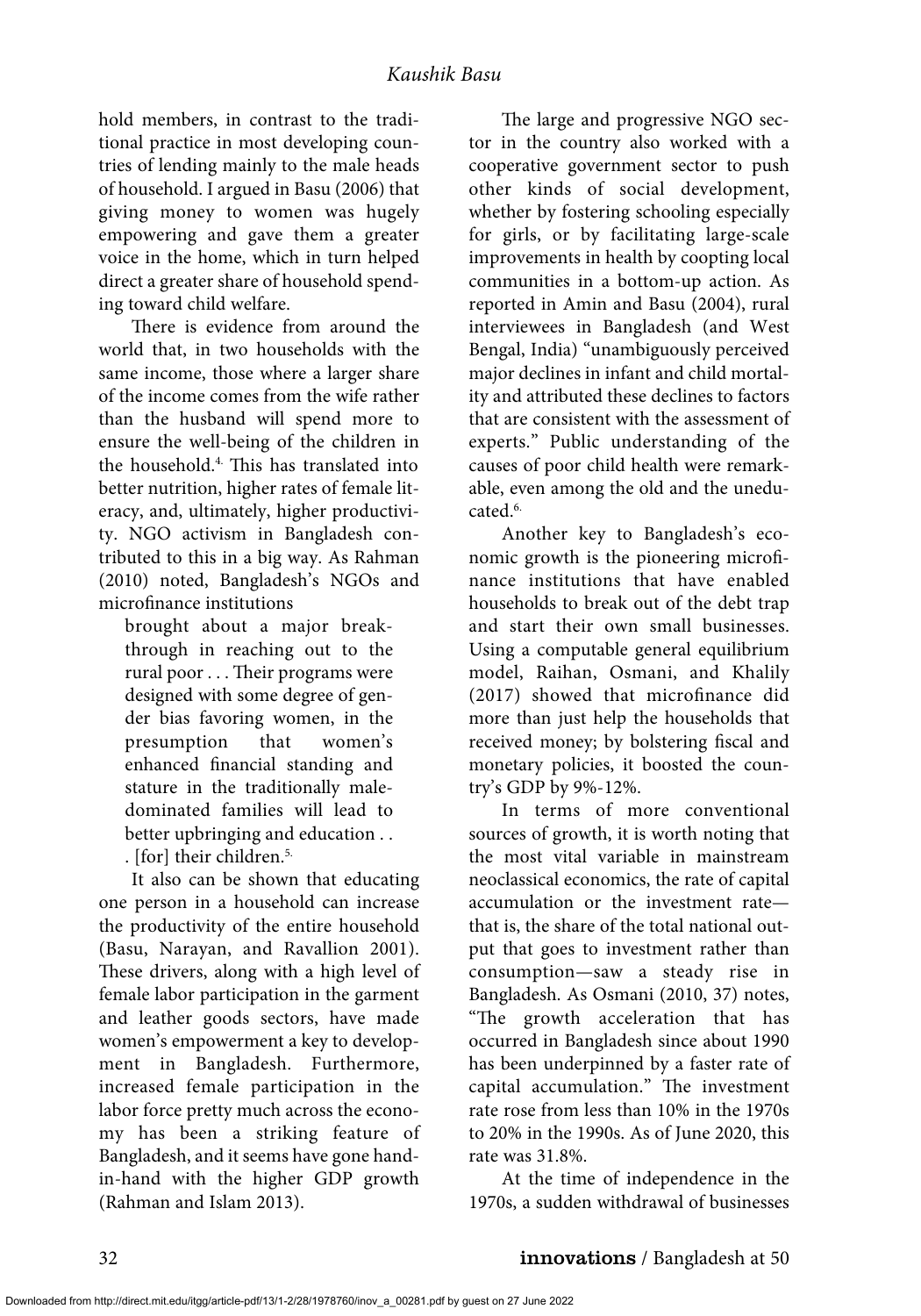from Bangladesh left an entrepreneurial vacuum. This had to be filled by new local talent, and the country has since seen a flourishing of small businesses. This entails indulgence in "thick description" (in the sense of Geertz 1973) on my part, but one can see evidence of this just by looking around. Even among migrant Bangladeshis living outside the country, one sees a substantial number striving to move out of labor to run small businesses, from street-corner stores to, increasingly, larger ventures. This is a subject deserving of future investigation. With the higher level investment now available, these businesses have the potential to become more productive.

However, for entrepreneurship to flourish, the country needs a full ecosystem. This is the age of large returns to scale. Some of Bangladesh's exporting firms are large, which has helped them reap the benefits of scale. I believe there was an unexpected driver for this in Bangladesh, which is not widely acknowledged and had a lot to do with luck. It is well known that the Indian subcontinent has complex labor laws, most notably the Industrial Disputes Act 1947, which dates back to a few months before India and Pakistan gained independence from Great Britain in August 1947. This law has played a role in thwarting the emergence of large manufacturing firms that are able to realize economies of scale.

Pakistan repealed the law in 1958, but for the wrong reasons; it did so to enable big corporations to control their workers, especially in East Pakistan. Moreover, it did so in a ham-handed way, thereby contributing to labor exploitation and crony capitalism. Having once been part of Pakistan, Bangladesh was born without the baggage of the 1947 law; unlike Pakistan, it developed its own labor regulations that were flexible without giving corporations unfettered power. This played an important role in Bangladesh becoming a successful global manufacturing hub, especially its garments sector.

There is still work to be done in Bangladesh to protect worker safety and in other dimensions of labor rights, but it cannot be denied that this unexpected turn of history, and the regulatory system that Bangladesh inherited, have enabled Bangladesh to have considerable flexibility in the manufacturing sector, thereby facilitating the creation of large firms with high returns to scale that have enabled them to out-compete many other emerging nations.

Some of the country's garment-producing firms resemble manufacturing corporations in advanced economies. I had firsthand experience with some of these corporations at the end of 2015, when I visited Bangladesh (Basu 2021a). Manufacturing units, such as the Viyellatex Garment Factory in Gazipur, outside Dhaka, embody a lot of these new economic strengths. This firm is a pioneer, including its modern facility that provides workers with a safe and pleasant workspace. The factory is designed to let in ample sunlight in order to reduce the use of electricity, and the company purchased an abandoned tea garden where it planted trees to offset its carbon emissions; it has pledged to be carbon neutral within a few years. The firm also stands out for its wage payment system, which is done via mobile banking using an indigenous electronic payment and moneytransfer platform. Paying workers' salaries via mobile banking makes it easier for them to keep tabs on their money and reduces the cost of transferring money. This has led to increased worker productivity because less time is spent visiting banks and post offices in order to make deposits and send money home to needy relatives.

In conversations with the workers, they told me that they could now instantly transfer money to their families and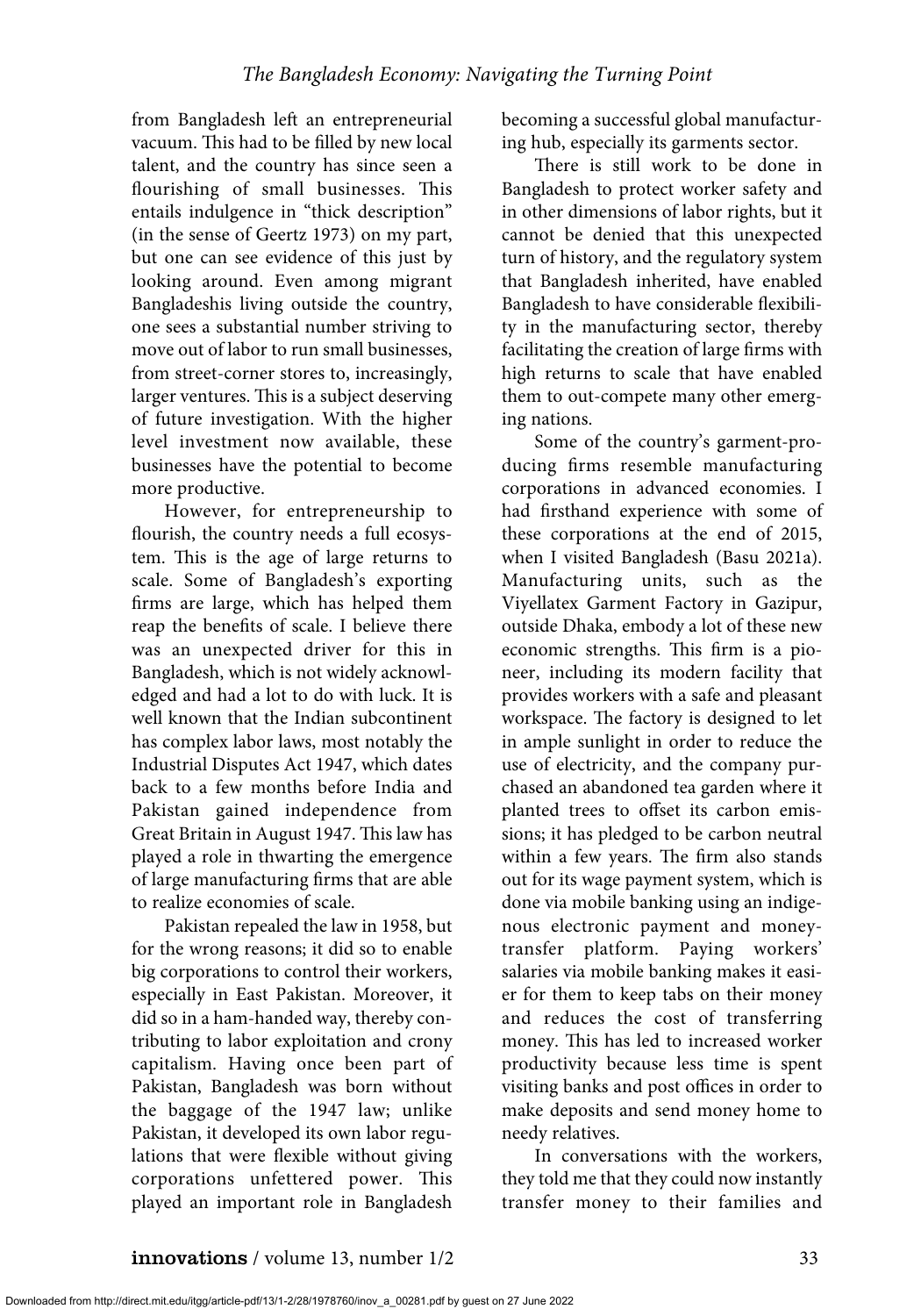whomever else they wished to because of the ease of mobile banking. This was a gain for the firms, as the workers now did not lose time as they previously had on payday, when they spent time trying to deposit their money and to send some home. Of course, the Gazipur factory is a special case that stands out because few developing economies have such "green" factories.

Since the late 1970s Bangladesh has instituted vital reforms around exchange rate management and trade policy, which has enabled the nation's initial vacuum in entrepreneurship to be filled in by a newly emergent class of small indigenous entrepreneurs. This has been accompanied by an influx of capital in the form of remittances from the large number of Bangladeshi migrant workers, who have been driven to countries all over the world by the years of poverty and famine. The liberalization of trade and exchange rates, alongside the regulatory system the country inherited, created a lucky brew. By 2010, it was evident that Bangladesh was in a mode of export-led growth, and the money flowing in from investments and remittances was fueling the economy.

World Bank data show that, by 2020, Bangladesh was seventh in the world in the inflow of personal remittances, behind (in order) India, Mexico, Philippines, Egypt, Pakistan, and France, and ahead of China, Germany, and Nigeria. These are the world's ten largest remittance-receiving nations; India, the world's largest, received US\$83.1 billion in 2020, while Bangladesh received US\$21.7 billion. For India, the inflow of remittance was 3.2%; for Bangladesh it was 6.7%. This naturally made a big difference, since access to hard currency creates flexibility the economy otherwise might not have.

It is important to recognize that a large inflow of remittances is not necessarily good for an economy. There are

nations whose economy is dependent on remittances and thus has become sluggish. Determining whether these large inflows will be beneficial for a nation depends largely on the country's existing economic conditions. In the case of Bangladesh, the large influx of remittances played a positive role, thanks to the reforms that had already taken place in the labor markets, the adoption of a flexible exchange rate regime, and trade liberalization. An econometric study by Paul and Das (2011) showed that, while remittances did not have a short-term impact on growth in Bangladesh, in the long run, one way or another, they have played an important and positive role.

The resilience built up during the nation's early years and the phase of the 15-year gallop were evident during the global financial crisis of 2008. Bangladesh's economy navigated the crisis rather well. While most emerging economies' exports to the US saw a setback in the immediate aftermath of the financial crisis, Bangladesh was among the few nations that saw positive growth. The main advantage Bangladesh had was its ability to cut costs in US dollars during this period (Murshid et al. 2009). This arguably happened because of the exchange rate and trade policies that had already been put in place, and because of the country's flexible labor laws, which neighboring India did not have.

Another sector that has provided an important foundation on which other sectors can flourish, often beneath the surface, is the telecom industry. Mobile subscriber penetration in Bangladesh has now reached nearly 94%; it was just 30.6% as recently as 2008. The telecom sector now directly employs 760,000 people, but since the sector provides the essential infrastructure for many others, the number of jobs this sector has created indirectly far outstrips the direct effect. This sector also owes a lot to public-private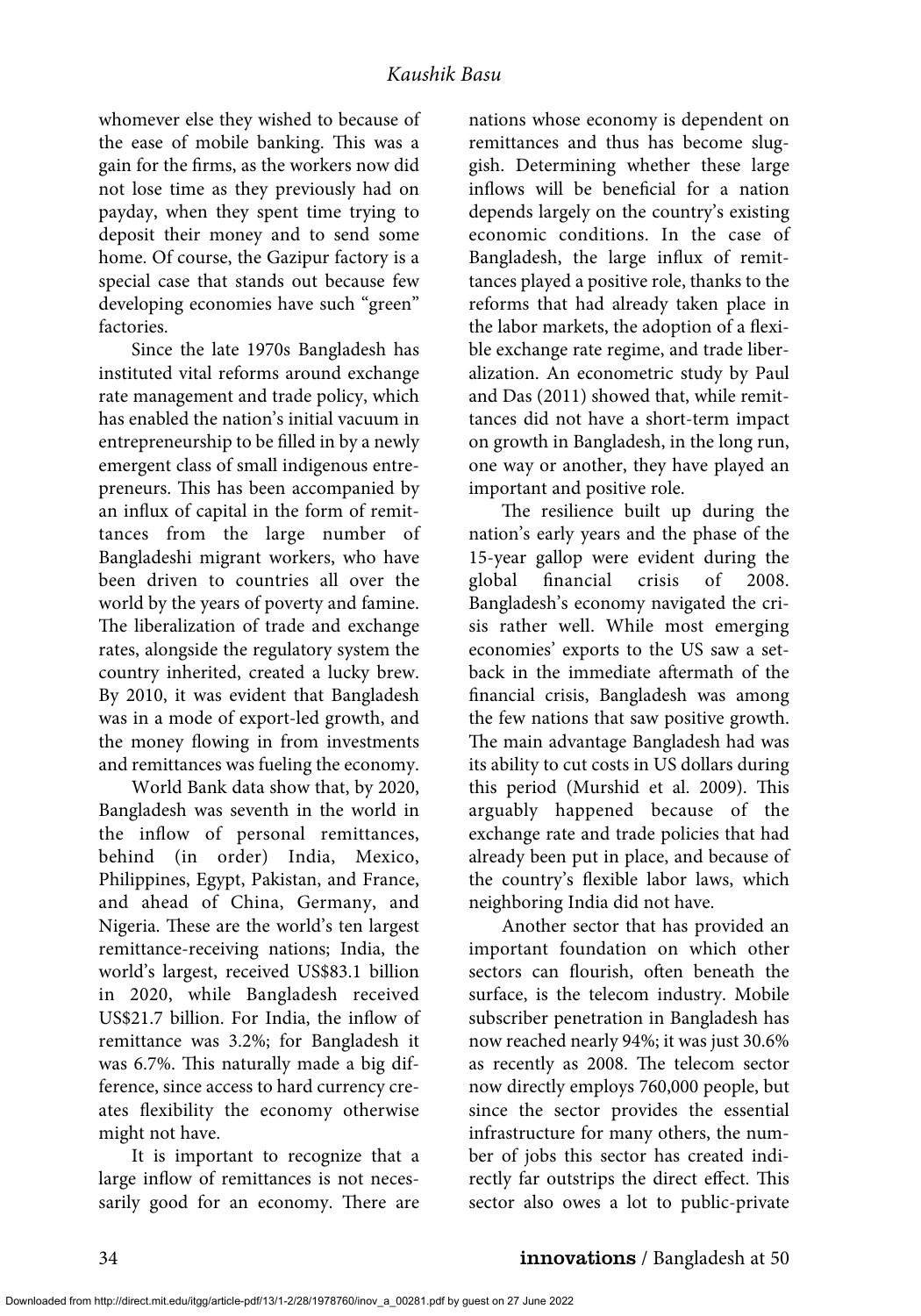collaboration, which experienced a big expansion in 1996, when new private firms and operators were licensed to enter the mobile industry. There has been no looking back since then.

Much of what I am arguing here is borne out by the remarkable trajectory of the total foreign exchange reserves held by the Bangladesh Bank. Up to 2012, the total reserves were almost flat, though adequate in terms of global benchmarks, if barely so (Islam 2009). But, after 2012, the effects of the nation's trade and fiscal policies became clearly observable. That year, Bangladesh Bank had reserves of approximately US\$10 billion. After that, the curve that had been stubbornly horizontal changed dramatically, and in 2017 the nation breeched the US\$30 billion mark for the first time. It was big news in May 2021 when reserves passed US\$45 billion, which created flexibility and the ability to manage exchange rate fluctuations, with benefits for the nation's economy that was unthinkable even a decade ago. It is usually considered adequate if a nation has sufficient reserves for six months of normal imports; Bangladesh now has enough for ten months.

Finally, we need to step beyond economics in looking for the causes of the nation's economic trajectory. A crucial political factor underpins Bangladesh's economic success. It is unfortunate that the current government has been criticized for its intolerance of dissent and for shrinking the space for critical media, but it nevertheless has made one essential contribution to the country's upward trajectory. Bangladesh has been challenged by fundamentalist groups that renounce what prominent Bangladeshi commentator Abul Barkat described as the "liberal and humanistic origin of Islam in East Bengal" (see Barkat 2013), and although the nation's constitution guarantees religious freedom, the current government has kept these destructive forces at bay. Many other countries have succumbed to religious fundamentalism, with disastrous consequences for their economies, but Bangladesh has thus far resisted this.

There is a connection between political polarization, which often is caused by religious fundamentalism, and economic performance. Research evidence on the close connection between a society's level of trust and its economic progress (Fukuyuma 1996; Fershtman and Gneezy 2001) makes the following broad argument.7. Trade and exchange are facilitated by a host of standard assumptions that economists make explicitly about fiscal and monetary policies, about the externalities generated by trade and production, and about laws pertaining to how these are handled. However, they also make less explicit assumptions that are nevertheless important to economic activity.

Certain social norms, such as respect for other people's rights, the propensity to live up to one's promises, and trust and trustworthiness, are important but often are not made explicit; I refer to them as "assumptions in the woodwork" (Basu 2021b). A society lacking trust has a huge handicap. For example, not every contract can be backed up by the law, there often is a time lag between a job being done and payment being made, and many transactions do not take place at all. Thus, some markets do not develop because of the risk of cheating.

It therefore is no surprise that societies that have developed trust have more active trade and exchange, and thus experience greater growth and development (Fukuyama 1996). The general idea that, to understand economic development we need to cross boundaries and examine the political and sociological foundations of economics, has a long history (see, e.g., Hirschman 1981), but since this idea is difficult to formalize, the propensity among economists has been to ignore this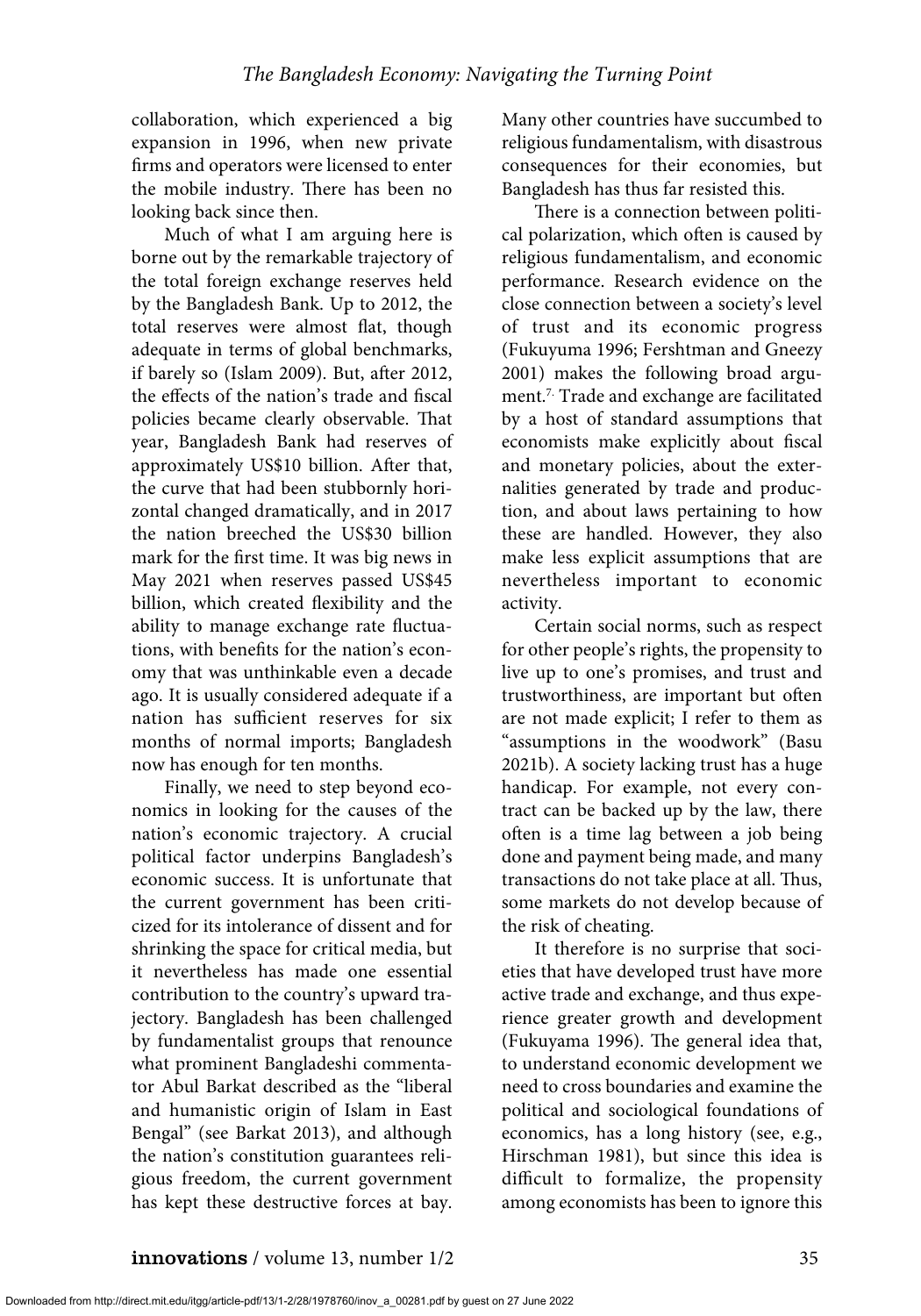extradisciplinary embeddedness.

Political polarization and heightened divisiveness erode people's trust. This often causes trade and investment to decline, businesses to falter, and growth to slow. These sociopolitical drivers of growth lie beyond the concerns of mainstream economics and are not fully understood by almost all economic policymakers, but it is folly to dismiss them for that reason. We should in fact make a greater effort to understand them because economic development and growth are largely predicated on them.

## THE CHALLENGE OF A POST-PANDEMIC WORLD

Despite the remarkable progress Bangladesh has made, in particular its 15 year gallop, the tale has by no means ended. Bangladesh's successful trajectory from here on is not a forgone conclusion. Nations have stalled at different stages of development, and while economists talk about low-income and middle-income traps, in truth there is an "every-income" trap. Bangladesh is now a middle-income nation, but it not out of the woods yet. It has its own geopolitical challenges, and climate change could blight its future prospects. Furthermore, thanks to the dramatic impact the COVID-19 pandemic has had on the global economy, the ground beneath our feet is shifting (Basu 2021b), and the world will see new winners and new losers. Some of these tectonic shifts are global matters over which Bangladesh has little control, but how Bangladesh navigates the new world over the long term will largely depend on how it handles these coming changes.

My assessment is that the world economy will see two major shifts over the coming years. The first pertains to globalization. There is a lot of talk about how the major disruptions in the global supply chains that occurred during the

pandemic will result in deglobalization or at least a retreat from globalization. I expect deglobalization to be a short-term effect of the current turmoil and that, in the long run, the turmoil will lead to a speeding up of globalization, rather than a slowing down.

The main reason I believe this is the learning-by-doing that has occurred over the last year and a half. Digital technology has been on the rise over the last two or three decades, but what happened during the pandemic was like a novice swimmer being pushed into the deep end of the pool. Ordinary people with no training in the use of digital technology have suddenly become conversant in it. We have learned to use Zoom and Webex to give lectures, hold meetings, make intricate decisions, all often while sitting at home. This is bound to boost the use of these technologies over the coming years. Even when the pandemic is over, we will be giving long-distance lectures and doing our work while sitting at home. This in all likelihood means that outsourcing and global connectivity will increase, which holds huge potential for developing countries. There are bound to be new winners and losers. Bangladesh's telecom sector, which has been enormously successful since the incubation years of the Bangladesh economy, provides the nation with a good foundation for this new global economy. Indeed, policymakers would do well to bolster this sector further.

The second major change will be the speeding up of using machines, robots, and artificial intelligence to replace mechanical and routine labor. This will mean a rise in unemployment for workers who are unskilled or skilled only in mechanical work. With the rise of technology, human employment will shift to more creative activities, and nations that are able to capitalize on this shift will be at the forefront. In keeping with this, the content of GDP is likely to undergo a fun-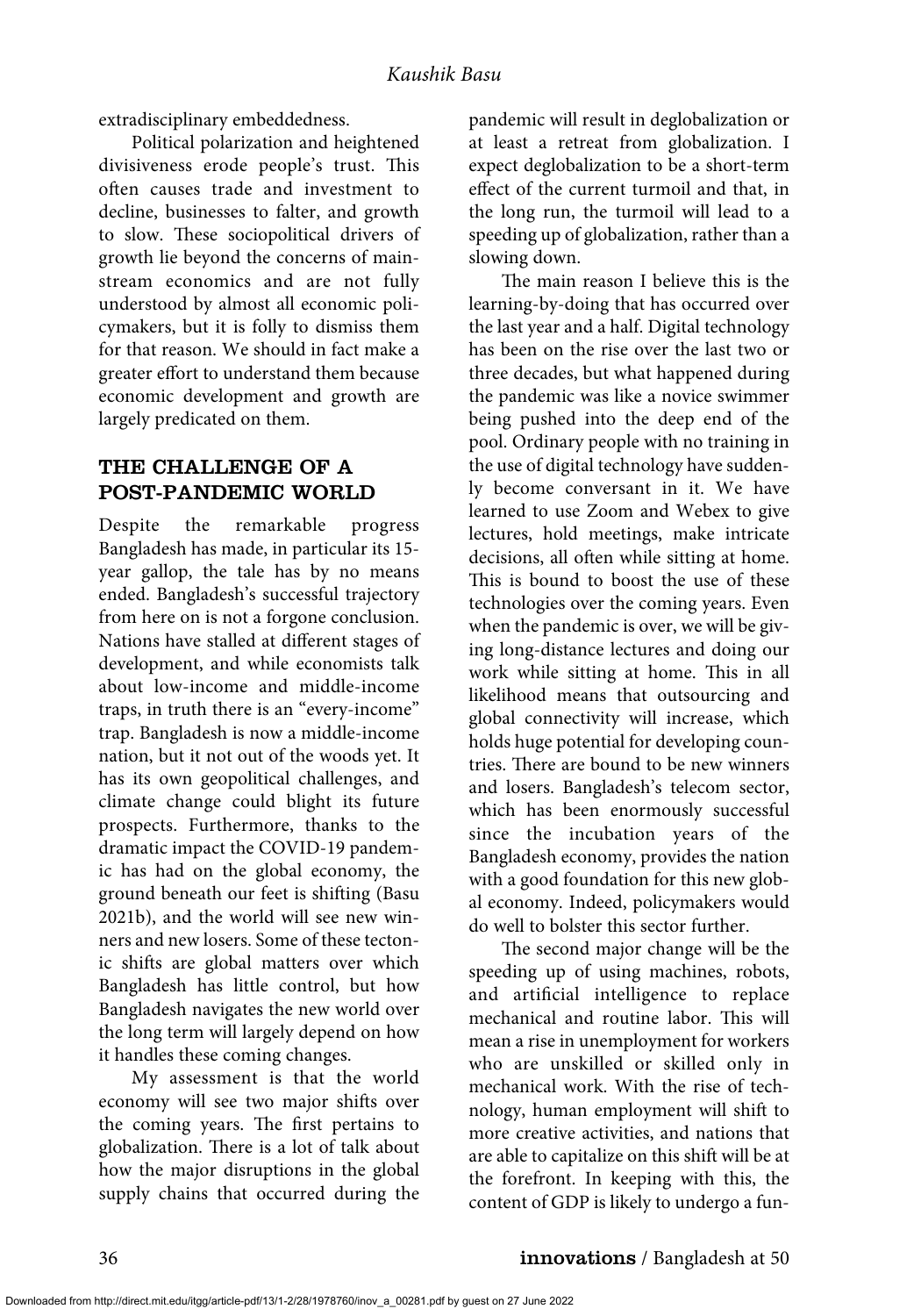damental change, with the consumption of standard luxuries like cars and homes and hotels being displaced in part by the acquisition of better and greater consumption of healthcare, and more art, music, and education. Once again, this implies an expected shift in the kind of work human beings will do in the future. Nations that are able to capitalize on this will do well, and those that cannot will be left behind.

In the case of Bangladesh, much will depend on the education sector. The country will need to step up its provision of modern education that equips the population to move away from mechanical work and nurtures creativity. Developing and emerging economies such as Bangladesh and India can stay on the traditional path for another five or ten years by simply taking advantage of their abundant cheap labor. As the world becomes more connected, digitally and otherwise, nations with cheap labor and a modicum of peace, law and order, and good connectivity will be able to grow, and work will move to them from advanced, high-wage economies. But, business as usual is unlikely to work for long as the demand for traditional labor declines the world over, which is bound to happen, especially with the learning-by-doing boost given by COVID-19.

This is where education, especially creative higher education, will play a major role. Over the last few years, we have seen the dramatic effects good education can have on a society and its economy, as in South Korea. Bangladesh is a region of Asia that historically has valued education, learning, and literature, and it will be critical for the country to nurture its universities and institutes of higher education. Given its success in many areas over the last 15 years, an initiative of this kind can potentially advance the Bangladesh economy in the way some East Asian economies have done in the past.

The word "potentially" is deliberate here, as there are no certainties in economics (or, for that matter, in life). But there are other pitfalls that Bangladesh has to be aware of. Needless to say, it is important for a nation to get its fiscal, trade, and exchange rate policies right, and other standard matters of economics. Fortunately, Bangladesh seems to be on track on these matters.

A larger danger arises outside of economics. As briefly pointed out above, the success of an economy depends on many implicit assumptions that are so taken for granted that we do not spell them out explicitly (Basu 2021b). I mentioned one example of this above—trust. A successful economy needs a minimal amount of trust among its citizenry, and a strong moral compass that draws lines the people refuse to cross (Basu 2018).

The trouble with these assumptions is that we do not know well enough how they can be preserved and nurtured. But, we do know that a nation's leadership plays an important role. There is clear evidence from around the world that religious fundamentalism can divide a society and damage trust among individuals, which also damages trust in and ultimately hurts the economy. Many leaders have a natural propensity to stamp out dissent, and that kind of top-down authoritarianism hurts creativity and progress.

There can be no denying that the world has examples of authoritarian regimes that have been successful. But, in general, authoritarianism hurts an economy. In the modern world, where creativity is likely to be ever more important, failure on this score is likely to hurt growth. Hence, for a nation to succeed, it will need farsighted political leadership that is willing to put up with the discomfort of dissent, contradiction, and criticism in order to promote the greater good of the nation.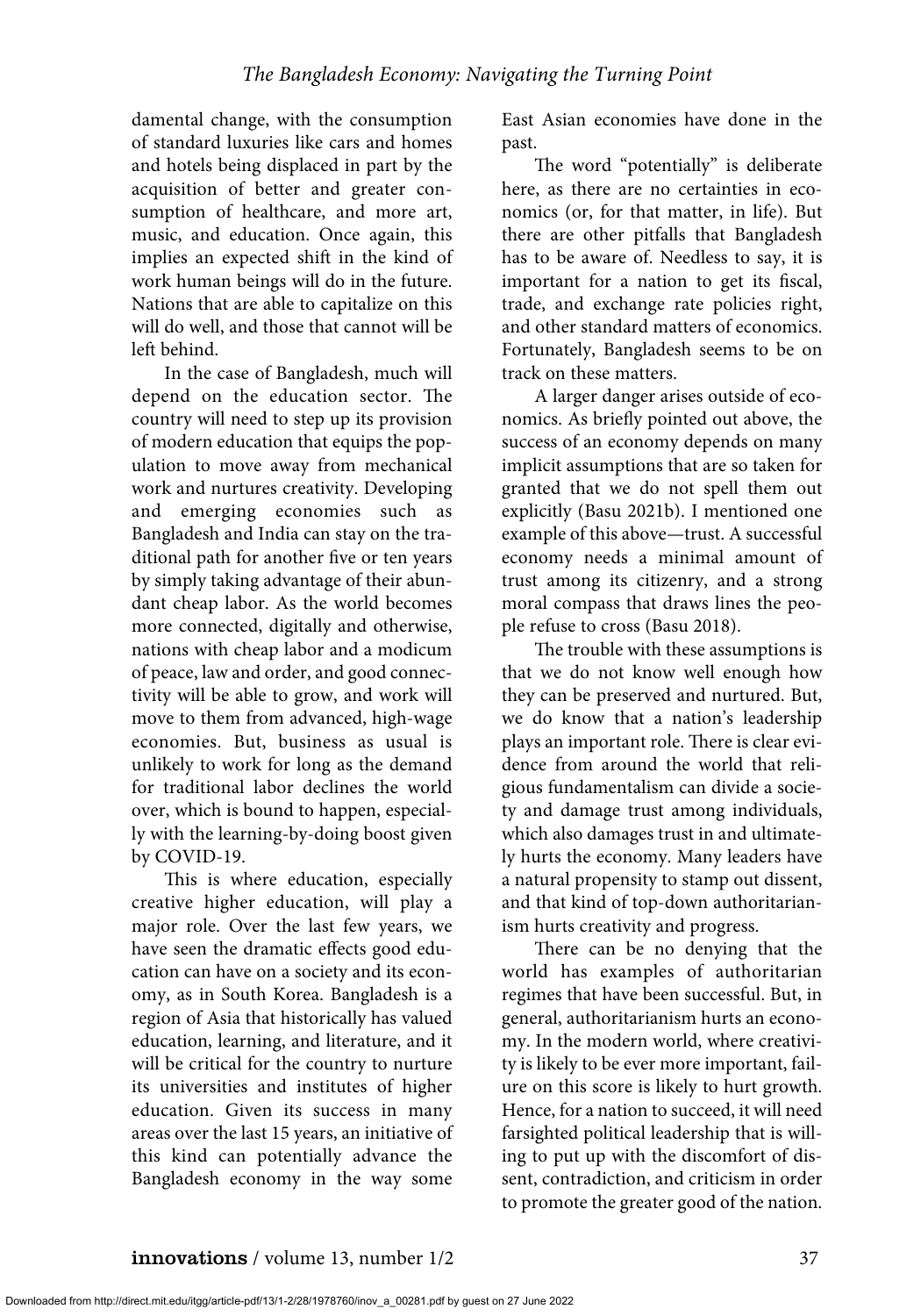Given the critical stage Bangladesh has reached, one hopes that the leaders now at the helm of politics and economic policymaking will have the sense not to snatch defeat from the jaws of victory.

To close on a personal note, I remain optimistic for Bangladesh. Despite occasional setbacks, it has managed to keep its society relatively open and inclusive. Its economic policies have been reasonably balanced and mature. Its civil society and NGOs have played a hugely positive role in the nation's progress. My hope for the future of higher education and creativity arises from my personal experience when I visited Dhaka in December 2015 in my capacity as chief economist of the World Bank. As I noted at the end of my "Dhaka mission" in my diary from my policy years, which involved travel across the world, "I have never been to a country where I was given more books than in Bangladesh. Every other person seemed to be thrusting a book into my hand that he or she had written" (Basu 2021a, 332). There was more than one occasion when, after giving a lecture, I discovered that I was holding new books that had been thrust into my hands by the authors while I was focused on my lecture. The key to success in Bangladesh will be to adapt this intellectual and creative enthusiasm to the new age.

#### REFERENCES

- Amin, Sajeda, and Alaka M. Basu (with S. Amin). 2004. "Popular Perceptions of Changing Health and Mortality: Evidence from a Qualitative Study." *Population Studies* 58: 357-63.
- Amin, Sajeda, Alaka M. Basu, and Rob Stephenson. 2002. "Spatial Variations in Contraceptive Use in Bangladesh: Looking beyond the Borders." *Demography* 39: 251- 67.
- Barkat, Abu. 2013. "Political Economy of Fundamentalism in Bangladesh." *Mainstream* 51.
- Basu, Alaka M., and Sajeda Amin. 2000. "Conditioning Factors for Fertility Decline in Bengal: History, Language Identity, and Openness to Innovations." *Population and Development Review* 26: 761-94.
- Basu, Kaushik. 2006. "Gender and Say: A Model of Household Decision-Making with Endogenous Balance of Power." *Economic Journal* 116: 558-80.
- Basu, Kaushik. 2018. *The Republic of Beliefs: A New Approach to Law and Economics.* Princeton, NJ: Princeton University Press.
- Basu, Kaushik. 2021a. *Policymaker's Journal: New Delhi to Washington, D.C*. New Delhi: Simon & Schuster.
- Basu, Kaushik. 2021b. "The Ground Beneath Our Feet." *Oxford Review of Economic Policy* 37: 783-93.
- Basu, Kaushik, Ambar Narayan, and Martin Ravallion. 2001. "Is Literacy Shared within Households? Theory and Evidence from Bangladesh." *Labor Economics* 8: 649-65.
- Desai, Sonalde, and Devaki Jain. 1994. "Maternal Employment and Family Dynamics: The Social Context of Women's Work in Rural South India." *Population and Development Review* 20: 115-36.
- Field, Erica, Rohini Pande, Natalia Rigol, Simone Schaner, and Charity Troyer Moore. 2021. "On Her Own Account: How Strengthening Women's Financial Control Impacts Labor Markets and Gender Norms." *American Economic Review* 111: 2342-75.
- Fershtman, Chaim, and Uri Gneezy. 2001. "Discrimination in a Segmented Society: An Experimental Approach." *Quarterly Journal of Economics* 116: 351-77.
- Fukuyama, Francis. 1996. *Trust: The Social Virtues and the Creation of Prosperity.* New York: Free Press.
- Geertz, Clifford. 1973. *The Interpretation of Cultures.* New York: Basic Books.
- Hirschman, Albert. 1981. *Essays in Trespassing: Economics to Politics and Beyond*. Cambridge: Cambridge University Press.
- Hossain, Sajib, Rashedul Kabir, and Enamul Latifee. 2019. "Export Competitiveness of

#### 38 innovations / Bangladesh at 50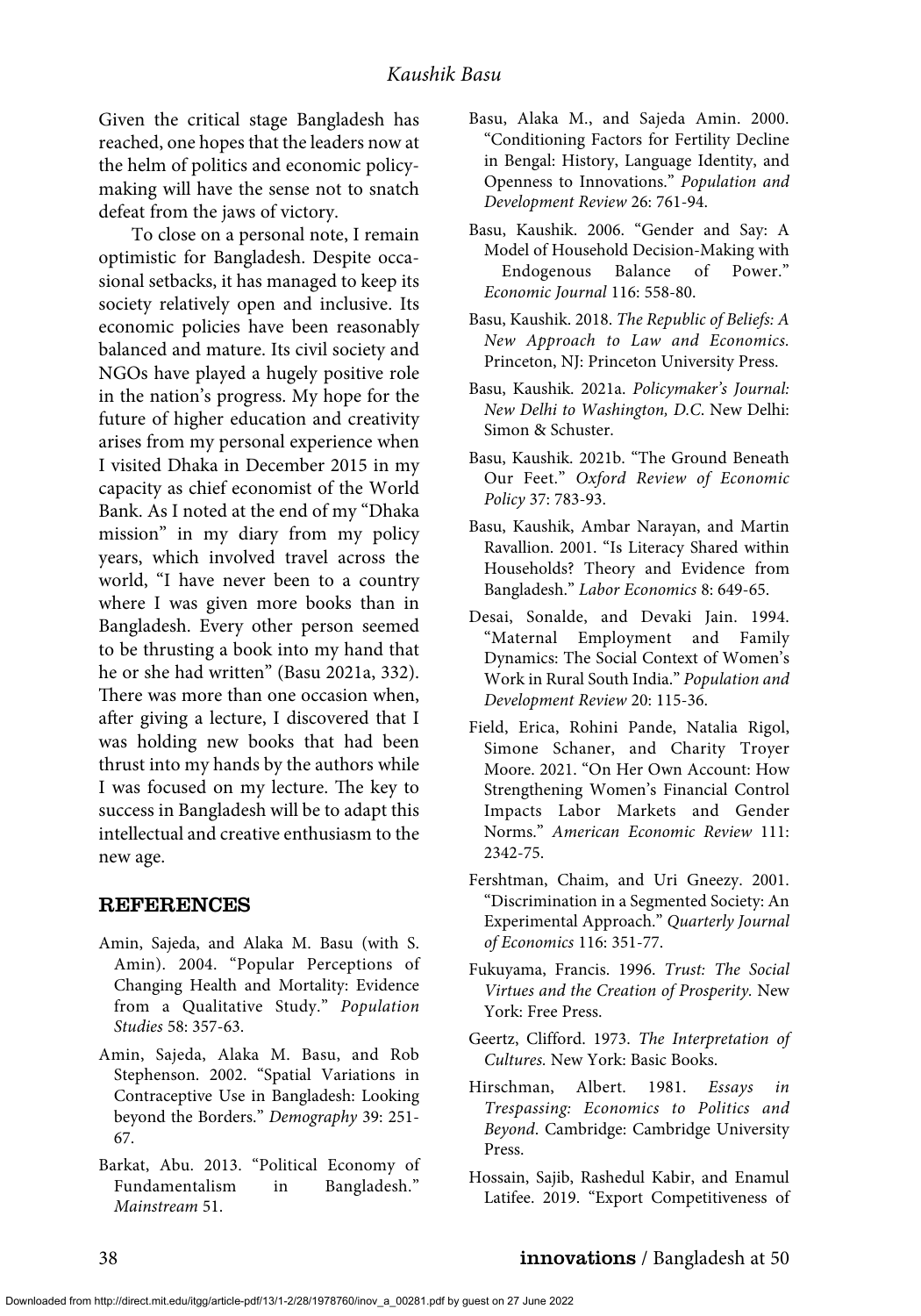Bangladesh Readymade Garment Sector." *International Journal of Research in Business and Social Science* 8: 45-63.

- Islam, M. Shahidul. 2009. "An Economic Analysis of Bangladesh's Foreign Exchange Reserves." ISAS Working Paper No. 85. Singapore: National University of Singapore.
- Mahmud, Wahiduddin. 2021. *Markets, Morals and Development: Rethinking Economics from the Developing Country Perspective*. New Delhi: Routledge.
- Murshid, Khan Ahmed, Salma Zohir, Mansur Ahmed, Iqbal Zabid, and ATMS Mehdi. 2009. "The Global Financial Crisis: Implications for Bangladesh." BIDS-PRP Working Paper Series, Paper No. 1.
- Osmani, Siddiq. 2010. "Realising the Right to Development in Bangladesh: Progress and Challenges." *Bangladesh Development Studies* 33: 25-90.
- Paul, Biru Paksha, and Anupam Das. 2011. "The Remittance-GDP Relationship in the Liberalized Regime of Bangladesh: Cointegration and Innovation Accounting." *Theoretical and Applied Economics* 18: 41- 60.
- Rahman, Anisur. 2010. "The Political Economy of Development with Special Reference to Bangladesh." *Bangladesh Journal of Political Economy* 26: 1-21.
- Rahman, Atiur. 2021. "Journey toward a Sustainable and Inclusive Bangladesh: Amazing Macroeconomic Transformation of the Economy." In *The Economic Development of Bangladesh in the Asian Century,* edited by Alam, Quamrul, Atiur Rahman, and Shibli Rubayat Ul Islam, 11- 28. New York: Routledge.
- Rahman, Rushidan Islam. 2000. "Poverty Alleviation and Empowerment through Microfinance: Two Decades of Experience in Bangladesh." Research Monograph 20. Dhaka: Bangladesh Institute of Development Studies.
- Rahman, Rushidan I., and Rizwanul Islam. 2013. "Female Labour Force Participation in Bangladesh: Trends, Drivers and Barriers." ILO Asia-Pacific Working Paper Series. Geneva: International Labor

Organization.

- Raihan, Selim, Siddiqur Osmani, and M. A. Baqui. Khalily. 2017. "The Macro Impact of Microfinance in Bangladesh." *Economic Modelling* 62: 1-15.
- Sen, Amartya. 2013. "What's Happening in Bangladesh?" *The Lancet* 382.
- Sen, Binayak. 2003. "Drivers of Escape and Descent: Changing Household Fortunes in Rural Bangladesh." *World Development* 31: 513-34.
- Sobhan, Rehman. 1979. "Politics of Food and Famine in Bangladesh." *Economic and Political Weekly,* December 1, 1979.
- Watkins, Susan C. 1986. "Conclusions." In *The Decline of Fertility in Europe,* edited by Ansley J. Coale and Susan C. Watkins, 420- 50. Princeton, NJ: Princeton University Press.
- <sup>1.</sup> This comes out beautifully in the prison diary of the nation's founding father, Sheikh Mujibur Rahman. The diary begins with how his friends urged him to write a diary and one day his wife, visiting him in prison, said, "You are idling anyway. Write your life story." He begins by pleading that he is no writer and has few achievements to write about. Then he adds, "The only thing I can say is that I have been ready to make personal sacrifice for the sake of justice and idealism" (my translation from Bengali, from Sheikh Mujibur Rahman, 2012). The same book quotes his later "Personal Notebook": "As a man, what concerns mankind, concerns me. As a Bengali, I am deeply involved in all that concerns Bengalis. This abiding interest is born of and nourished by love, enduring love, which gives meaning to my politics and my very being" (my italics).
- 2. "Basket case" was the expression used by Henry Kissinger, who was then the US National Security Adviser. As Sen (2013 1,966) has noted, "Self-assured commentators who saw Bangladesh as a 'basket case' not many years ago, could not have expected that the country would jump out of the basket and start sprinting ahead